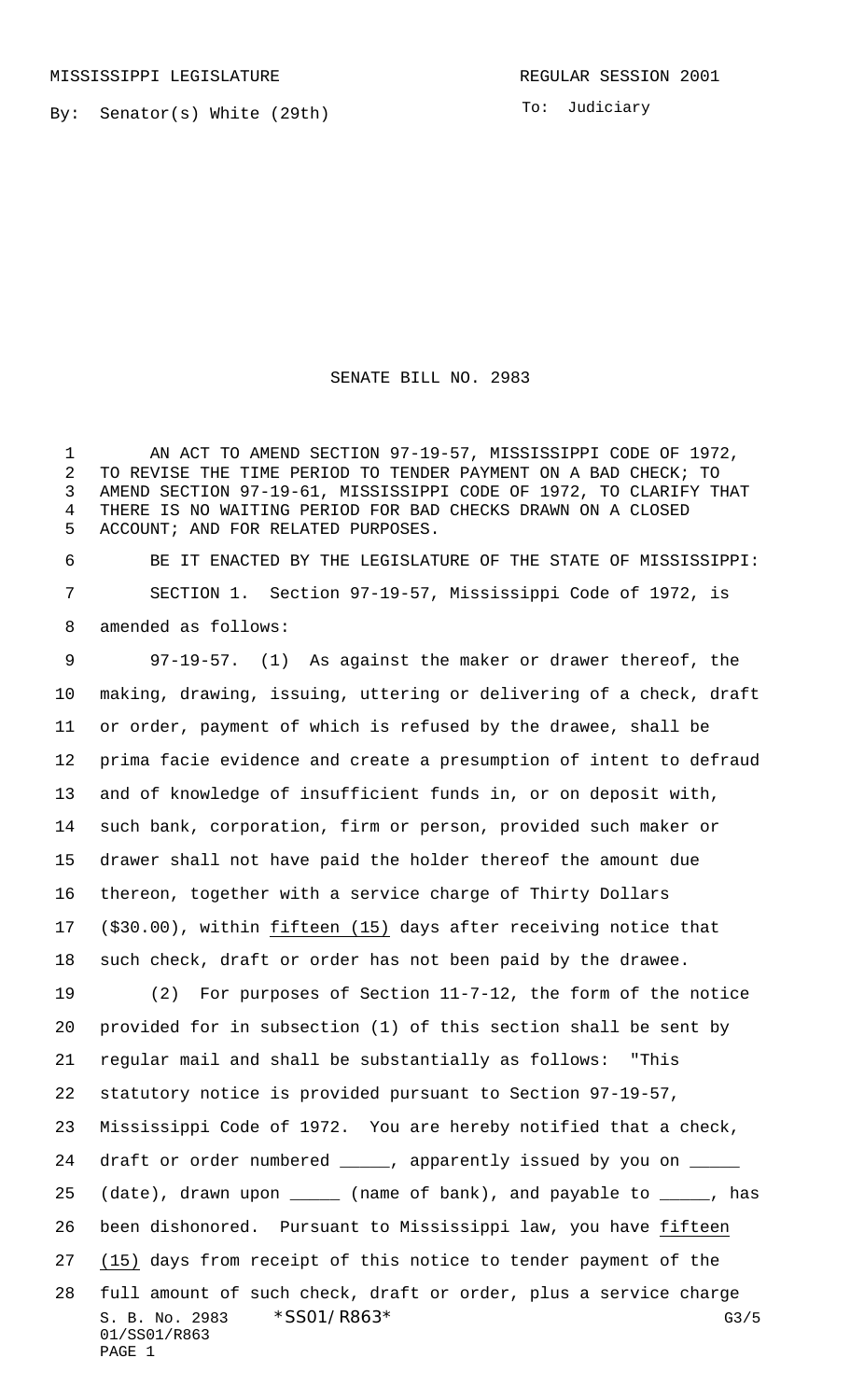of Thirty Dollars (\$30.00), the total amount due being \$\_\_\_\_\_. Failure to pay this amount in full within the time specified above shall be prima facie evidence of and create a presumption of both the intent to defraud and the knowledge of insufficient funds in, or on deposit with, such bank in violation of Section 97-19-55."

 (3) For purposes of Section 97-19-67, the form of the notice provided for in subsection (1) of this section shall be sent by certified or registered mail and shall be substantially as follows: "This statutory notice is provided pursuant to Section 97-19-57, Mississippi Code of 1972. You are hereby notified that a check, draft or order numbered \_\_\_\_\_, apparently issued by you 40 on \_\_\_\_\_ (date), drawn upon \_\_\_\_\_ (name of bank), and payable to 41 \_\_\_\_, has been dishonored. Pursuant to Mississippi law, you have fifteen (15) days from receipt of this notice to tender payment of the full amount of such check, draft or order, plus a service charge of Thirty Dollars (\$30.00), the total amount due being \$\_\_\_\_\_. Unless this amount is paid in full within the time specified above, the holder may assume that you delivered the instrument with intent to defraud and may turn over the dishonored instrument and all other available information relating to this incident to the proper authorities for criminal prosecution."

 (4) If any notice is returned undelivered to the sender after such notice was mailed to the address printed on the check, draft or order, or to the address given by the accused at the time of issuance of the instrument, such return shall be prima facie evidence of the maker's or drawer's intent to defraud.

 (5) Without in any way limiting the provisions of this section, this section shall apply to a draft for the payment of money given for a motor vehicle even if such payment is conditioned upon delivery of documents necessary for transfer of a valid title to the purchaser.

SECTION 2. Section 97-19-61, Mississippi Code of 1972, is

amended as follows:

S. B. No. 2983 \*SS01/R863\* 01/SS01/R863 PAGE 2